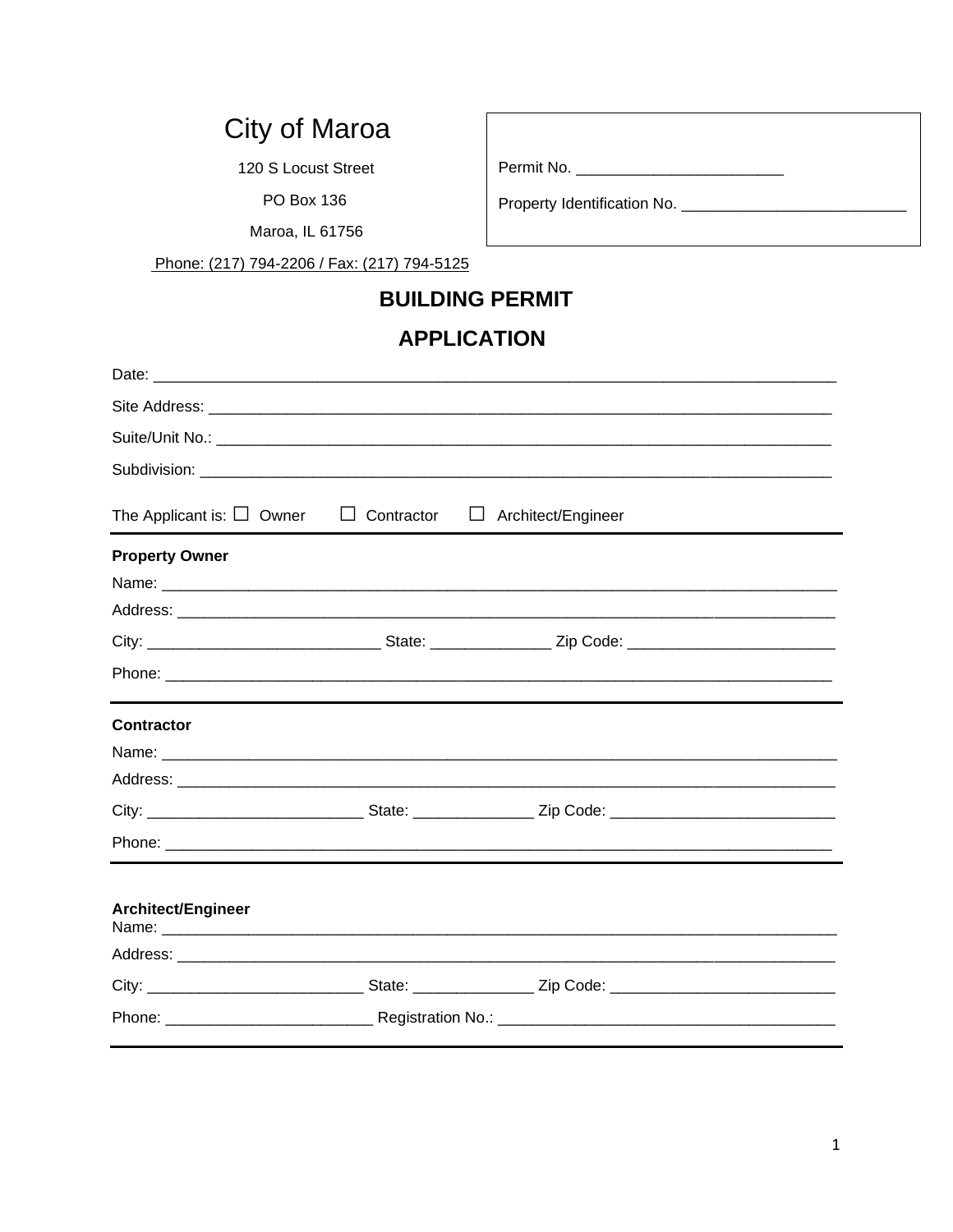#### **Class of Work** check only one

□ New □ Addition □ Alteration/ Remodel □ Maintenance/Repair/Replace

**Type of Construction** check only one

- $\Box$  Single Family Residential
- □ Residential Garage
- $\Box$  Two Family Residential
- □ Three- Four Family Residential
- □ Multiple-Family Residential
- □ Offices, Banks, Professional
- □ Stores, Restaurants, Warehouse
- □ Service Stations and Repair Garage
- □ Recreational, Amusement
- □ Other Non-housekeeping Shelter
- $\Box$  Industrial Buildings
- □ Public Schools
- □ Private Schools
- $\Box$  Churches and Religious Buildings
- $\Box$  Other Non-Residential Buildings
- □ Fences, Signs, Antennas
- □ Other Non-Building Structures
- □ Driveways
- □ Above Ground Pool
- □ In Ground Pool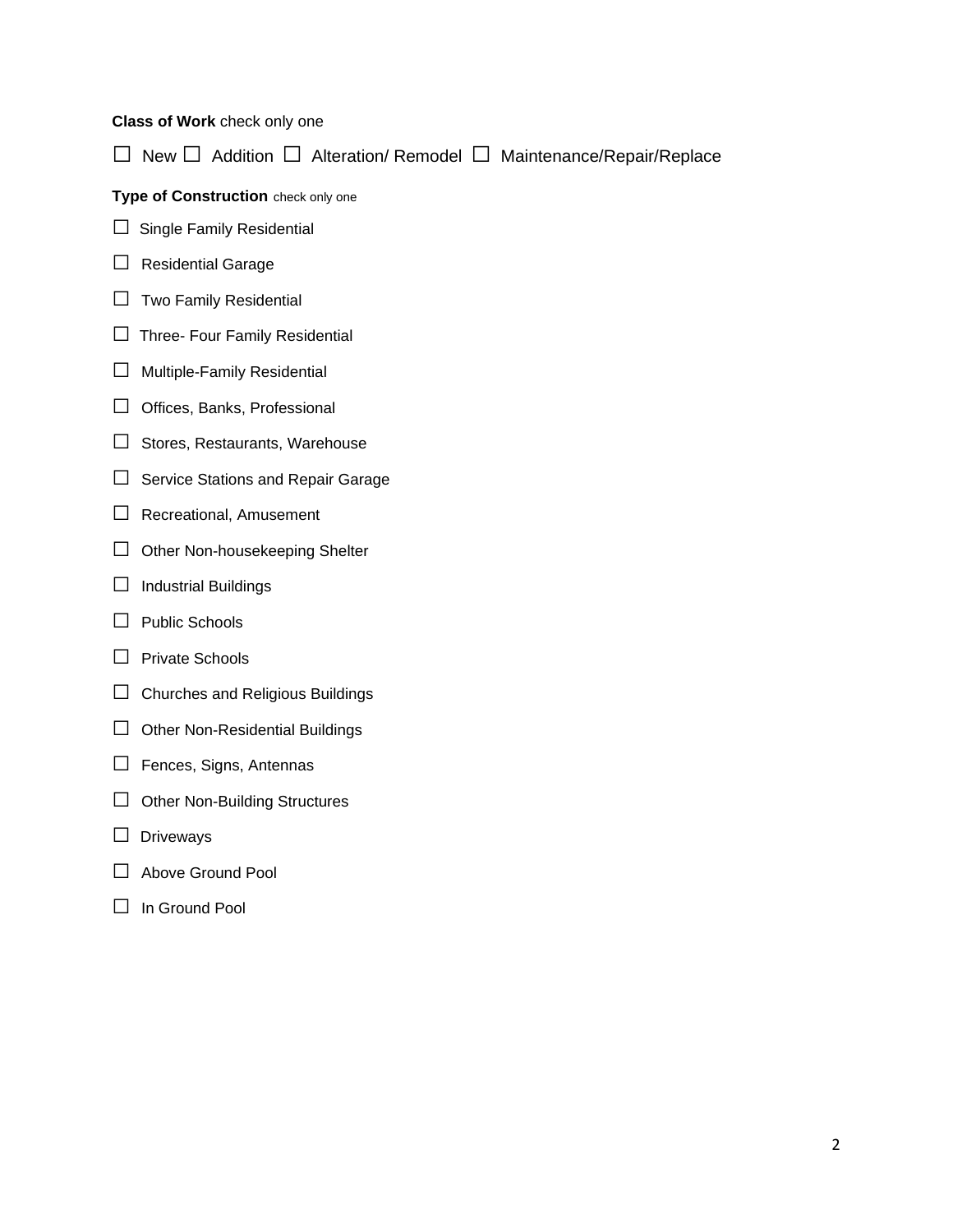**Description of Work to be Done:**

I hereby apply for a building permit and I acknowledge that the information above is complete and accurate, that the work will be in conformance with the Ordinance and Code of the City of Maroa and with the International Building Code, that I understand this is not a permit but only an application for a permit and work is not to start without a permit, that the work will be in accordance with the approved plan in the case of all work which requires review and approval of plans. The application hereby affirms that building any structure will not be built on or over any utility easement.

| Applicant's Signature    | Date                     |
|--------------------------|--------------------------|
| Application Approved By: |                          |
| Fee paid:                | Date of Permit Issuance: |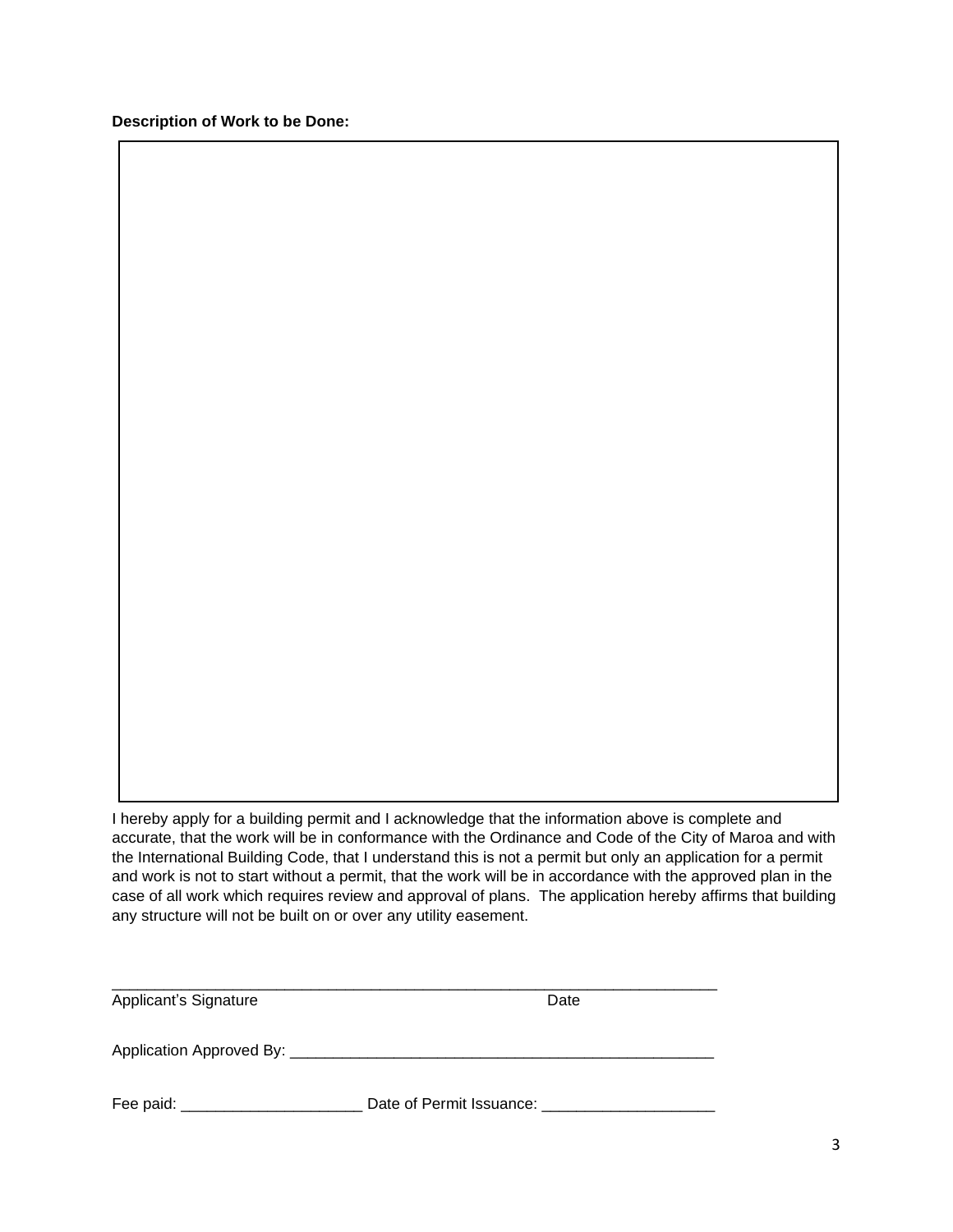### **SITE PLAN**

#### **REQUIREMENTS**

- 1. Lot Size
- 2. Building Size
- 3. Location on the lot
- 4. Where the driveway is located
- 5. Any easement locations
- 6. Indicate Drainage with wave lines

#### **Draw Site Plan to Scale / or attach on separate page**

Applicant acknowledges that the land maybe drained in the general course of the natural drainage and no change in the original ground surface of the lot within 10 feet of any lot line is allowed. Do not block drainage from the front to the back of the lot across the lot. Please indicate on site plan with wavy arrows the natural drainage.

\_\_\_\_\_\_\_\_\_\_\_\_\_\_\_\_**Initials**